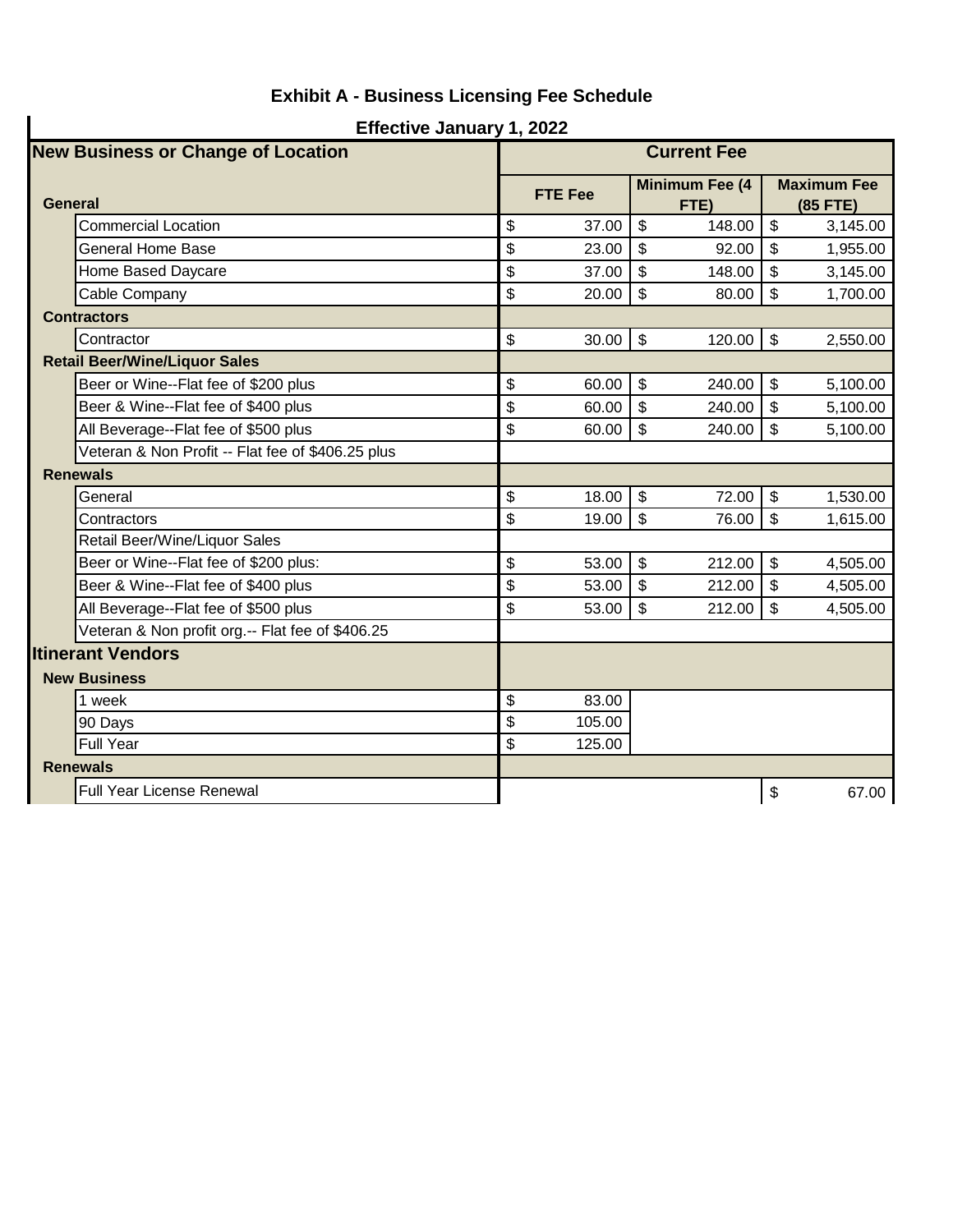|                                           | <b>Effective January 1, 2022</b>                       |    |                                                             |         |                    |                                   |          |  |  |
|-------------------------------------------|--------------------------------------------------------|----|-------------------------------------------------------------|---------|--------------------|-----------------------------------|----------|--|--|
| <b>New Business or Change of Location</b> |                                                        |    | <b>Current Fee</b>                                          |         |                    |                                   |          |  |  |
|                                           | <b>Rental of Retail, Wholesale and Warehouse Space</b> |    |                                                             |         |                    |                                   |          |  |  |
|                                           | <b>New Ownership or New Rental Properties</b>          |    |                                                             |         |                    |                                   |          |  |  |
|                                           | <b>Square Footage</b>                                  |    | Cost/SF                                                     |         | <b>Minimum Fee</b> | <b>Maximum Fee</b>                |          |  |  |
|                                           | <b>Rental - Retail/Office</b>                          |    |                                                             |         |                    |                                   |          |  |  |
|                                           | $0 - 4,999$                                            | \$ | 0.0803                                                      |         | $$201.00$ \$       |                                   | 3,160.00 |  |  |
|                                           | $5,000 - 9,999$                                        | \$ | 0.0468                                                      |         | \$234.00           | \$                                | 3,160.00 |  |  |
|                                           | $10,000 - 19,999$                                      | \$ | 0.0301                                                      |         | $$301.00$ \$       |                                   | 3,160.00 |  |  |
|                                           | $20,000 - 49,999$                                      | \$ | 0.0216                                                      |         | $$432.00$ \\$      |                                   | 3,160.00 |  |  |
|                                           | $50,000 - 99,999$                                      | \$ | 0.0147                                                      |         | $$732.00$ \$       |                                   | 3,160.00 |  |  |
|                                           | $100,000 +$                                            | \$ | 0.0132                                                      |         | \$1,327.00         | \$                                | 3,160.00 |  |  |
|                                           | <b>Rental - Wholesale/Warehouse</b>                    |    |                                                             |         |                    |                                   |          |  |  |
|                                           | $0 - 9,999$                                            | \$ | 0.0400                                                      |         | $$200.00$ \$       |                                   | 3,160.00 |  |  |
|                                           | $10,000 - 24,999$                                      | \$ | 0.0232                                                      |         | \$233.00           | \$                                | 3,160.00 |  |  |
|                                           | $25,000 - 49,999$                                      | \$ | 0.0131                                                      |         | $$226.00$ \$       |                                   | 3,160.00 |  |  |
|                                           | $50,000 - 99,999$                                      | \$ | 0.0133                                                      |         | $$669.00$ \$       |                                   | 3,160.00 |  |  |
|                                           | $100,000 - 199,999$                                    | \$ | 0.0109                                                      |         | $$1,093.00$ \$     |                                   | 3,160.00 |  |  |
|                                           | $200,000 +$                                            | \$ | 0.0105                                                      |         | $$2,101.00$ \\$    |                                   | 3,160.00 |  |  |
|                                           | <b>Renewals</b>                                        |    |                                                             |         |                    |                                   |          |  |  |
|                                           | Rental-Retail/Office                                   | \$ | 0.0106                                                      |         | $$54.00$ \$        |                                   | 1,490.00 |  |  |
|                                           | Rental-Wholesale/Warehouse                             | \$ | 0.0090                                                      |         | $$54.00$ \$        |                                   | 1,490.00 |  |  |
|                                           | <b>Market Events</b>                                   |    |                                                             |         |                    |                                   |          |  |  |
|                                           |                                                        |    | Minimum Fee (4<br><b>Per Booth/Table</b><br><b>Tables</b>   |         |                    | <b>Maximum Fee</b><br>(50 Tables) |          |  |  |
|                                           | <b>New Markets</b>                                     | \$ | 75.00                                                       | \$      | 300.00             | \$                                | 3,750.00 |  |  |
|                                           | <b>Renewals</b>                                        | \$ | 18.00                                                       | \$      | 72.00              | \$                                | 900.00   |  |  |
|                                           | <b>Boiler Room Operations</b>                          |    |                                                             |         |                    |                                   |          |  |  |
| <b>New Operations</b>                     |                                                        |    |                                                             |         |                    |                                   |          |  |  |
|                                           | <b>First 26 consecutive weeks</b>                      |    | 1 to 4 Phones (Fee is per week or<br>portion thereof)       |         |                    | \$                                | 200.00   |  |  |
|                                           |                                                        |    | Each additional phone over 4 (Fee is<br>per phone per week) |         |                    |                                   | 26.00    |  |  |
|                                           | <b>Annual rate</b>                                     |    | 1 to 7 Phones                                               |         |                    | \$                                | 2,101.00 |  |  |
|                                           |                                                        |    | 8 or more phones                                            |         |                    | \$                                | 3,932.00 |  |  |
|                                           | <b>Background investigations</b>                       |    | Per Person                                                  |         |                    | \$                                | 49.00    |  |  |
|                                           | <b>Other Fees &amp; Endorsements</b>                   |    |                                                             |         |                    |                                   |          |  |  |
|                                           | <b>Tourist Home Registration</b>                       |    |                                                             |         | New Registration   | \$                                | 54.00    |  |  |
|                                           |                                                        |    |                                                             | Renewal |                    | \$                                | 28.00    |  |  |
|                                           | <b>Background investigations each</b>                  |    |                                                             |         |                    | \$                                | 49.00    |  |  |
|                                           | Pawnbroker endorsement                                 |    |                                                             |         |                    | \$                                | 379.00   |  |  |
|                                           | <b>Sidewalk Café Endorsement</b>                       |    |                                                             |         |                    |                                   |          |  |  |
|                                           | Alcoholic Beverages not permitted (annual fee)         |    |                                                             |         |                    | $\boldsymbol{\mathsf{S}}$         | 29.00    |  |  |

## **Exhibit A - Business Licensing Fee Schedule**

 $\mathbf{I}$